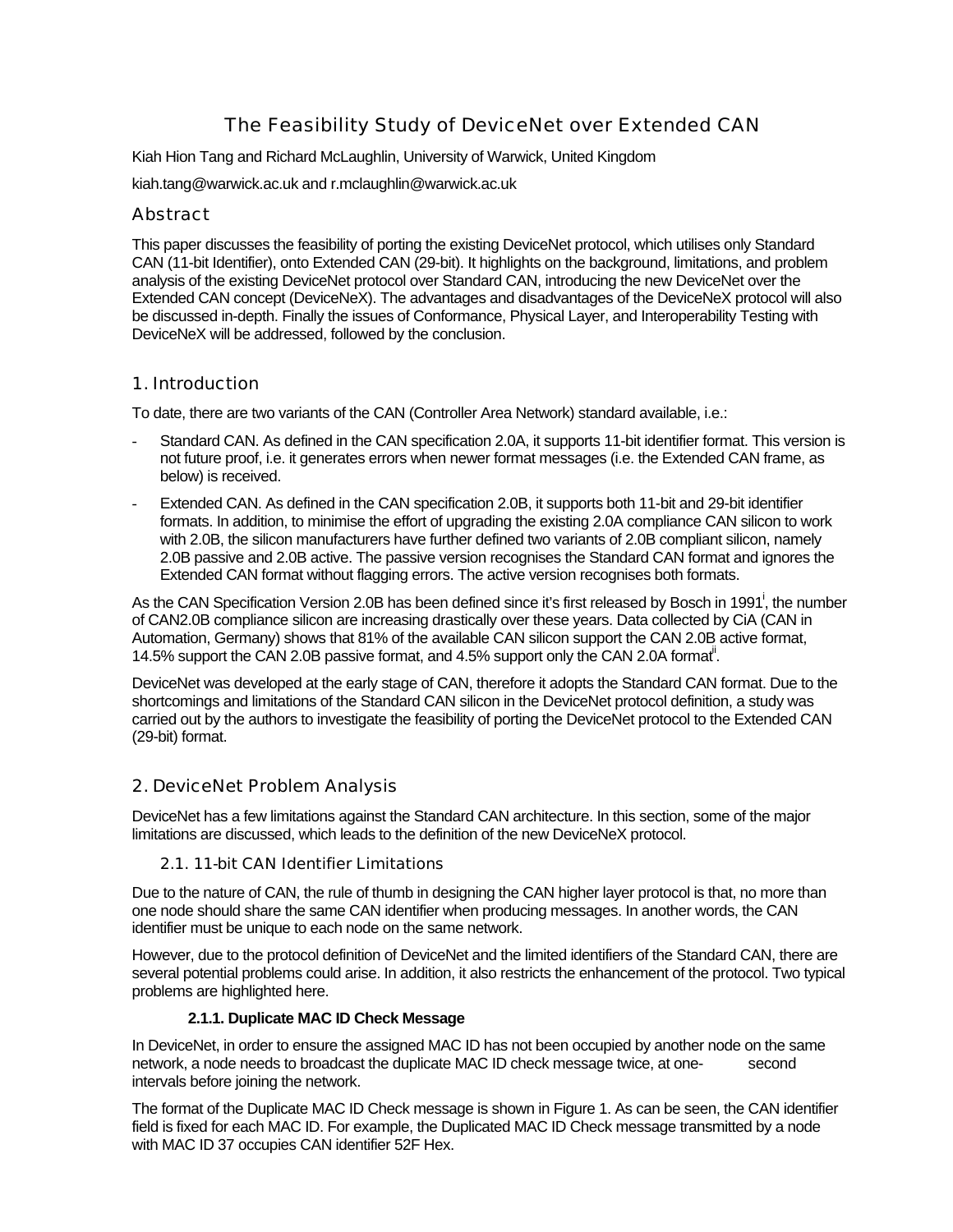In this case, when there is more than one node transmitting the duplicate MAC ID check message at the same time, these messages collide. Due to the identical value in the identifier field and the difference in the data field, error frames will be generated, causing these nodes to re-transmit. The process is likely to repeat until these nodes transition to the Bus Off state where both nodes are not allowed to participate in the network activity.

This situation is quite common in practice, because the default out-of-box settings of DeviceNet are MAC ID 63 at 125 Kbps. This means that these DeviceNet nodes cannot be connected to the network at the same time.

|                             |   |                    |  |   |               |  |   | <b>CAN Identifier Field</b> |  |   |                                |                        |                    |  |
|-----------------------------|---|--------------------|--|---|---------------|--|---|-----------------------------|--|---|--------------------------------|------------------------|--------------------|--|
| 10                          | 9 | 8                  |  | 6 | 5             |  | З |                             |  | 0 |                                |                        | <b>Description</b> |  |
|                             | 0 |                    |  |   | <b>MAC ID</b> |  |   |                             |  |   |                                | Duplicate MAC ID Check |                    |  |
|                             |   |                    |  |   |               |  |   |                             |  |   |                                |                        |                    |  |
|                             |   | Data Field Off Set |  |   |               |  | 6 | 5                           |  |   | 3                              | 2                      |                    |  |
| Port Number<br>0            |   |                    |  |   |               |  |   |                             |  |   |                                |                        |                    |  |
| Vendor ID (16-bit)          |   |                    |  |   |               |  |   |                             |  |   |                                |                        |                    |  |
|                             |   | っ                  |  |   |               |  |   |                             |  |   |                                |                        |                    |  |
|                             |   | 3                  |  |   |               |  |   |                             |  |   |                                |                        |                    |  |
|                             |   | 4                  |  |   |               |  |   |                             |  |   |                                |                        |                    |  |
| Serial Number (32-bit)<br>5 |   |                    |  |   |               |  |   |                             |  |   |                                |                        |                    |  |
|                             | 6 |                    |  |   |               |  |   |                             |  |   |                                |                        |                    |  |
|                             |   |                    |  |   | Figure 1      |  |   |                             |  |   | Duplicate MAC ID Check Message |                        |                    |  |

DeviceNet specification Release 2.0 has added a set new messages called the Offline Communication Set. This allows a node that has transitioned to the offline state to communicate with a tool to, for example, change its MAC ID to a new value and re-execute the network access state machine. However, this does present some shortcomings:

- The Offline Communication protocol is complicated and adds significant amount of code to the alreadylimited memory space within the low-end microcontrollers.
- It inherently implies that a node which has been put to bus off can reset its CAN interface and continue participate on the network activity. This might lead to a very disastrous situation where a node keeps resetting itself and generates error frames due to the failure of its interface.

Therefore a much better method should be defined to avoid this from happening.

#### **2.1.2. Predefined Master Slave Connection Set**

A similar problem is encountered on the Predefined Master/Slave Connection Set, particularly on the messages sent by the master to the slave.

|                                                      |   |  |  |   |                    |                        |  | <b>CAN Identifier Field</b> |  |  |                                 |  |  |
|------------------------------------------------------|---|--|--|---|--------------------|------------------------|--|-----------------------------|--|--|---------------------------------|--|--|
| 10 <sup>°</sup>                                      | 9 |  |  | 6 | 5                  | $\boldsymbol{\Lambda}$ |  |                             |  |  | <b>Description</b>              |  |  |
| Destination MAC ID<br>Master COS/Cyclic Ack          |   |  |  |   |                    |                        |  |                             |  |  |                                 |  |  |
| Destination MAC ID<br><b>Master Explicit Request</b> |   |  |  |   |                    |                        |  |                             |  |  |                                 |  |  |
|                                                      |   |  |  |   | Destination MAC ID |                        |  |                             |  |  | Master I/O Poll Command         |  |  |
|                                                      |   |  |  |   | Destination MAC ID |                        |  |                             |  |  | <b>G2 Unconnected Request</b>   |  |  |
|                                                      |   |  |  |   | $F: \ldots \wedge$ |                        |  |                             |  |  | Dradefined Meeter Claus Meesses |  |  |

**Figure 2 Predefined Master/Slave Message**

As shown in Figure 2, messages sent by the master have the slave's MAC ID within the CAN identifier field. This implies that it is technically possible for more than one device (either another master or tool) to send messages across the same CAN identifiers.

One can argue that if this situation happens, it is a network design problem rather than the protocol, because one slave device can only be mapped to one master. However the authors believe the policy of a "robust protocol" is that a failure situation must be prevented from the protocol, rather than the implementation, point of view.

The reason of placing the slave MAC ID solely within the CAN identifier is because, at the early stage of the DeviceNet life, only three CAN silicon implementations were available, i.e. 82C200 by Philips, 68HC05XX by Motorola, and 82527 by Intel. Among these three CAN silicon implementations, the 82C200 and 68HC05XX are BasicCAN and 82527 is FullCAN.

Although there is no concrete definition about BasicCAN and FullCAN, a BasicCAN silicon implementation usually has only one transmit and one received buffer, whilst FullCAN has several message objects which can be configured to transmit or receive. In addition, the two BasicCAN silicon implementations do not have full masking on the identifier field, only upper 8 bits (ID3 to ID10) can be masked for filtering.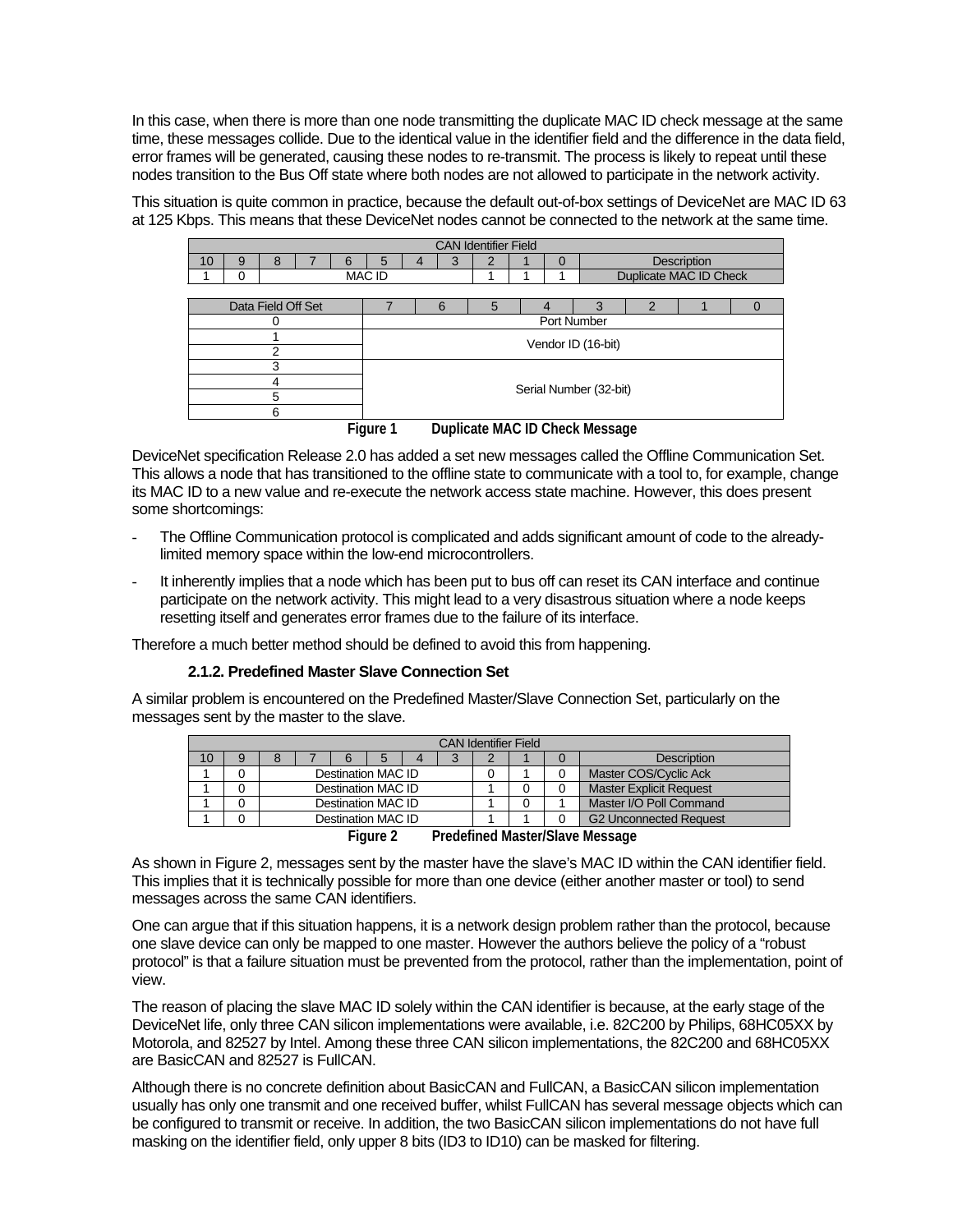In order to reduce the unwanted interrupts to the slave device (which usually has a slow processor), the destination MAC ID is placed at the upper 8 bits, as seen in Figure 2. In this case, the slave device will be interrupted by messages intended for it only.

Although the idea is good, it does not interoperate with the CAN protocol due to the arbitration mechanism, i.e. it may potential cause error frames.

## 2.2. Bit Rate

DeviceNet supports three bit rates i.e. 125, 250, and 500 Kbps. Since CAN is a base band technology, these three bit rates cannot co-exist on the same network at a time. Incorrectly set baudrate will lead to network disaster.

DeviceNet provides two options for setting the bit rate, i.e. by hardware switch or software (across DeviceNet). However, it does not prevent any incorrectly set baudrate from disturbing the network. In fact, all CAN based protocols have the same problem.

## 3. Introduction to DeviceNeX

In this section, the new CIP (Control and Information Protocol) based device level protocol, called DeviceNeX, is introduced. The concepts and features will be explored.

### 3.1. Dynamic Node Address Allocation

The first feature introduced by DeviceNeX is the dynamic node address allocation. With this feature, the devices, when online, do not carry any addresses. The node address is assigned by the Network Manager (see later section) at run time.

In this case, the node address no longer represents the Medium Access Control (MAC) identifier, but the address that is allocated for a particular operation. Hence, the node address is known as the Operational Address (OA) in DeviceNeX.

This feature effectively allows redundant devices to be connected to the network for safety purpose, which will be presented in the later section of this paper.

## 3.2. Support Up To 127 Operational Addresses

DeviceNeX supports up to 127 Operational Addresses, as compared to 64 in DeviceNet. This allows wider range of the products to be connected onto a single network. Although in the existing market there is no singlechip CAN transceiver support up to 127 (or more) nodes on one physical network, there are a few CAN bridges or repeaters available which allow a logical network to be segmented into a few physical networks.

#### 3.3. Auto Bit Rate Detection

In DeviceNeX, the auto bit rate detection becomes a requirement. With this requirement, a node, when initialise, must detect the correct bit rate used on the network and configure its interface correctly before joining the network. This must be done without sending error frames onto the network.

There are already a few CAN silicon that are capable of detecting the bit rate without disturbing the network, such as SJA1000 from Philips Semiconductors. For CAN silicon that cannot perform the auto bit rate detection without jeopardising the network, other methods must be utilised to prevent the error frames from being broadcasted onto the network during the auto bit rate detection period".

This requirement effectively reduces the possibility of bringing the network down when incorrect bit rate it set.

In addition, the elimination of the fixed node address and bit rate settings implies that neither I/O ports nor none-volatile memory is required to store these settings, hence free up more resources for other applications.

## 3.4. Connection and Connectionless Messaging

Recall that DeviceNet is a connection-based protocol, i.e. prior the communication, a connection must be established between two (or more) nodes.

In DeviceNeX, the connectionless message is also supported, i.e. a device can send a connectionless message (explicit) to another without having to establish the connection.

Any services that will modify the parameters of the server end points are not allowed. At the first release of this protocol, the only service applicable to the connectionless message is Get\_Attribute\_Single.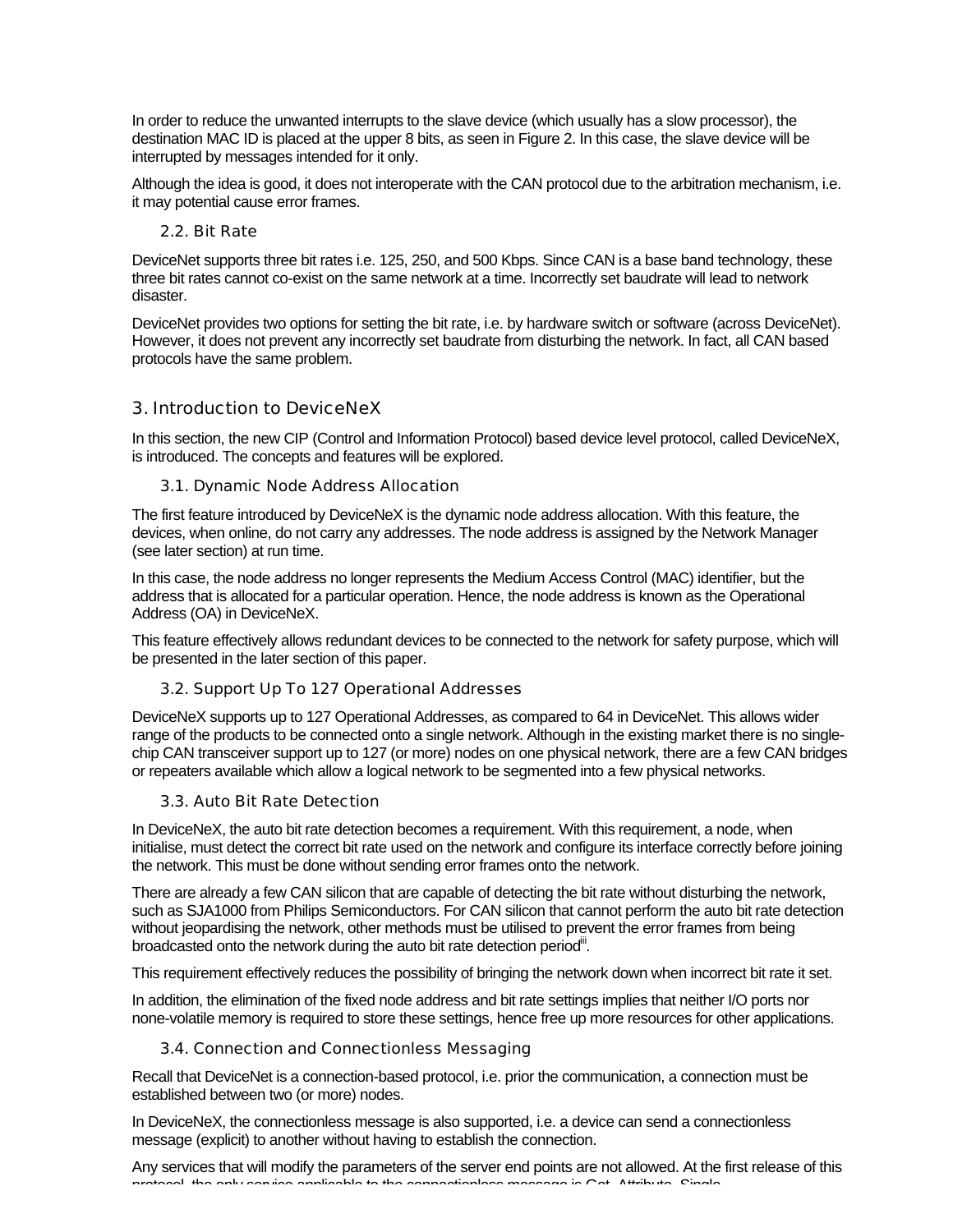In this case, any nodes can send the request to obtain the information (for e.g. the Vendor ID, serial number, etc) of a particular device without going through the unnecessary connection establishment process.

## 4. DeviceNeX Concept

#### 4.1. Hello Message

Similar to DeviceNet, all DeviceNeX devices are required to transmit a special message twice before going online. In DeviceNeX this message is called the "Hello Message". Unlike the "Duplicate MAC ID Check Message" in DeviceNet, this message does not cause the device to go offline.

|    |               |   |                 |        |                    |                                              |                    |                        |  |     | 29-bit CAN Identifier field |        |  |                 |  |  |  |                      |              |        |  |
|----|---------------|---|-----------------|--------|--------------------|----------------------------------------------|--------------------|------------------------|--|-----|-----------------------------|--------|--|-----------------|--|--|--|----------------------|--------------|--------|--|
| 28 | -<br><u>.</u> | - | $\epsilon$<br>- | $\sim$ | $\sim$<br><u>.</u> | $\sim$<br><u>.</u><br>$\sim$                 | $\sim$<br><u>.</u> | $\sqrt{2}$<br><u>.</u> |  |     |                             |        |  | $\sim$          |  |  |  | $\ddot{\phantom{a}}$ | $\mathbf{z}$ | $\sim$ |  |
|    |               |   |                 |        |                    |                                              |                    |                        |  |     |                             |        |  |                 |  |  |  |                      |              |        |  |
|    |               |   |                 |        |                    | $C_{\Omega U}$<br>$\bigcap$<br>UC UM<br>J∪u⊫ |                    |                        |  | . . |                             | $\sim$ |  | Serial Number 0 |  |  |  | Serial Number        |              |        |  |

| <b>CAN Data Field Offset</b> |                                  | <b>Description</b>           |
|------------------------------|----------------------------------|------------------------------|
|                              |                                  | Serial Number 2              |
|                              |                                  | Serial Number 3              |
|                              |                                  | Vendor ID Low                |
|                              |                                  | Vendor ID High               |
|                              |                                  | <b>Product Code Low</b>      |
|                              |                                  | Product Code High            |
|                              |                                  | <b>Major Revision</b>        |
|                              | Reserved                         | <b>Physical Ports Number</b> |
|                              | Figure 3<br><b>Hello Message</b> |                              |

As can be seen in Figure 3, the Hello Message contains the universal unique identifier (i.e. Vendor ID, Product Identification, Major Revision, and Serial Number of a device) of a particular device.

The default out-of-box Source OA is 127. The rule of the Hello Message is as follow:

- When broadcasting with OA 127, no response is expected. The device, after completing two Hello Messages, transition to the "Stand-By" state.
- When broadcasting with OA other than 127, response may be received from another node with the same OA. In this case, the request node reinitialises itself with the default OA (127) and rejoin the network by executing another set of the Hello Message. Otherwise the node transitions to the "Online" state.

When this message is broadcasted, the Network Manager will receive and store it into its database for future use.

#### 4.2. Mini-who Request Message

Occasionally the Network Manager needs to know the devices that are currently at the *Standby* State and not assigned with any OA (i.e. have default OA of 127). This is achieved by broadcasting a message that is identical to the Hello Message, except that the message is a Remote Frame, i.e. the CAN Remote Transmit Request (RTR) bit is set.

Upon the detection of the Mini-who request, all devices with OA 127 trigger the transmission of the Hello Message.

|    |                                            |         |  |  |        |  |                      |  |  |     |  |   |  |  | 29-bit CAN Identifier field |                 |         |   |   |               |  |  |
|----|--------------------------------------------|---------|--|--|--------|--|----------------------|--|--|-----|--|---|--|--|-----------------------------|-----------------|---------|---|---|---------------|--|--|
| 28 | -                                          | $\circ$ |  |  | $\sim$ |  | $\sim$<br>-          |  |  |     |  |   |  |  |                             | $\sim$          | $\cdot$ | v | U |               |  |  |
|    |                                            |         |  |  |        |  | Destination $OA = 1$ |  |  | 127 |  | ν |  |  |                             | Serial Number 0 |         |   |   | Serial Number |  |  |
|    | --<br>Mini-who Request Message<br>Fi∩ure 4 |         |  |  |        |  |                      |  |  |     |  |   |  |  |                             |                 |         |   |   |               |  |  |

**Figure 4 Mini-who Request Message**

The Network Manager (or any producers of the Mini-who Message) must place the lower two bytes of its unique serial number into the CAN Identifier field, to avoid the collision error.

A device can set up its mask-and-match register as shown in Figure 5. This enables a device that is at the *Standby* State to receive only the Hello Request Message and the ROAM message. The huge reduction of the interrupt rates allows the device to put itself to the low-power standby mode, thus reduces the unnecessary energy consumption.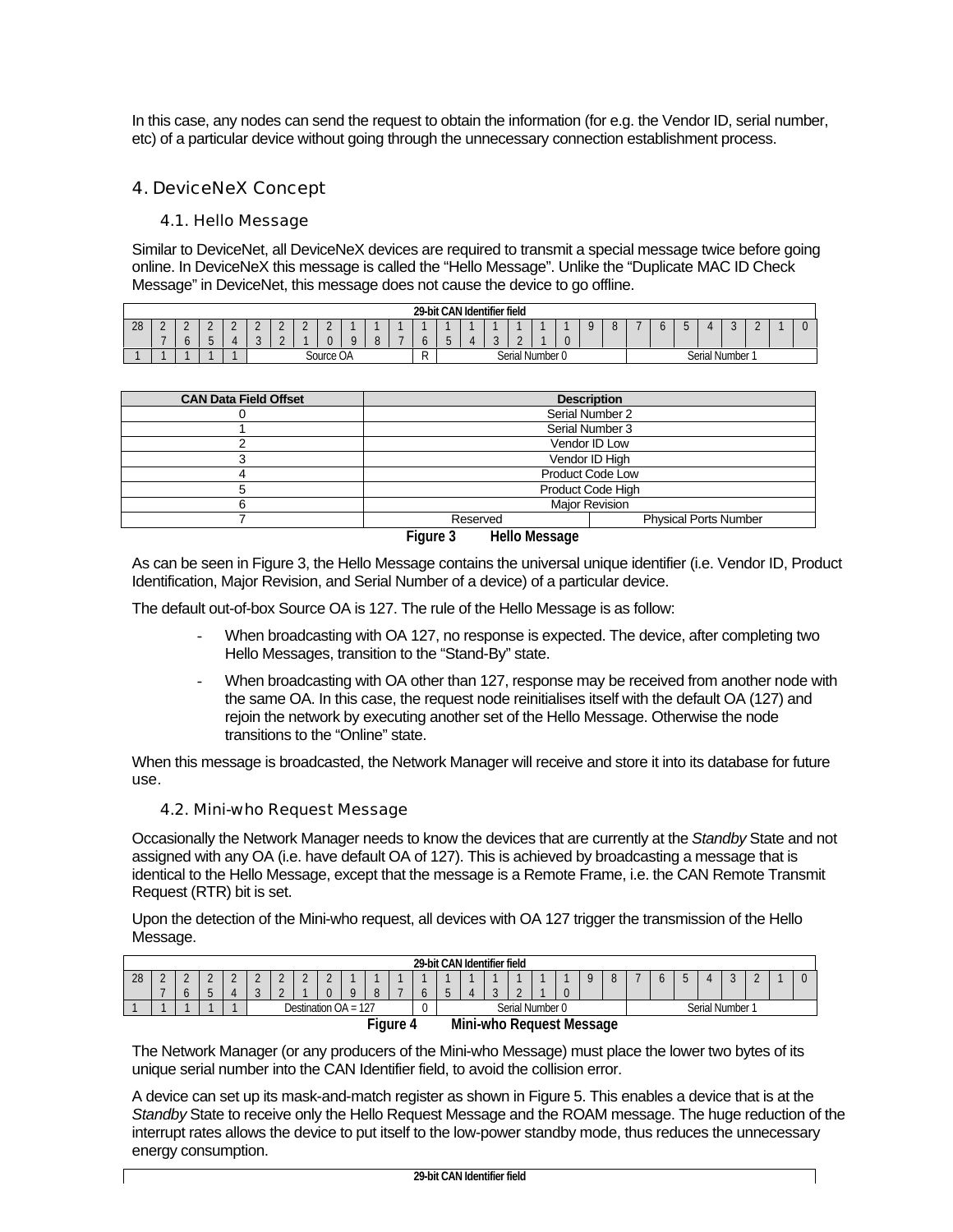| 28 | $\sim$<br>-<br>$\overline{\phantom{a}}$ | $\sim$<br><u>.</u><br>$\cdot$ | <u>.</u><br>-<br>∽<br>$\sim$ | $\sim$<br>-<br>≖ | $\sim$<br><u>.</u><br>$\sim$<br>$\overline{ }$ | $\sim$<br><u>.</u><br>$\sim$ | $\sim$<br><u>.</u> | $\sim$<br><u>.</u><br>$\Omega$ | u | <b>A</b> | $\cdot$ | -<br>∽ | $\sim$<br>ັ | $\sim$<br><u>.</u> | $\mathbf{U}$ | $\sim$<br>$\cdot$ | $\sim$ |            | . . | -<br>∽<br>$\overline{ }$ | ൧ | $\sim$<br>$\overline{ }$ | $\sim$ |  |
|----|-----------------------------------------|-------------------------------|------------------------------|------------------|------------------------------------------------|------------------------------|--------------------|--------------------------------|---|----------|---------|--------|-------------|--------------------|--------------|-------------------|--------|------------|-----|--------------------------|---|--------------------------|--------|--|
|    |                                         |                               |                              | $\cdots$         |                                                |                              |                    |                                |   |          | ◡       |        |             |                    |              |                   |        | Don't Care |     |                          |   |                          |        |  |

**Figure 5 Mini-who Request Message**

#### 4.3. ROAM Message

The Reallocate Operational Address Message (ROAM) is used to reallocate the OA of a target device from and only from 127 to other values. There is no response (success or failure) to the ROAM request

If the target OA is not 127, then the Connection based Explicit Message must be invoked to reallocate the OA. In another word, this message is valid only when the target device has OA 127.

The complete ROAM Request format is similar to the Hello Message, except it contains the target node's identification code, as shown in Figure 6.

|            |   |                               |   |            |  |   |        |  |   | 29-bit CAN Identifier field |                        |  |  |  |  |              |                 |  |     |  |
|------------|---|-------------------------------|---|------------|--|---|--------|--|---|-----------------------------|------------------------|--|--|--|--|--------------|-----------------|--|-----|--|
| າວ<br>- ZU | - | -                             | - | <u>.</u>   |  | £ | $\sim$ |  |   |                             |                        |  |  |  |  | $\bf\ddot{}$ |                 |  | . . |  |
|            |   |                               |   | $\sqrt{2}$ |  |   |        |  |   |                             |                        |  |  |  |  |              |                 |  |     |  |
|            |   | 127 -<br>Destination $OA = ?$ |   |            |  |   |        |  | ັ |                             | Target Serial Number 0 |  |  |  |  | arget :      | . Serial Number |  |     |  |

| <b>CAN Data Field Offset</b> |                                | <b>Description</b>              |  |  |  |  |  |  |
|------------------------------|--------------------------------|---------------------------------|--|--|--|--|--|--|
|                              |                                | <b>Target Serial Number 2</b>   |  |  |  |  |  |  |
|                              |                                | <b>Target Serial Number 3</b>   |  |  |  |  |  |  |
|                              |                                | <b>Target Vendor ID Low</b>     |  |  |  |  |  |  |
|                              | <b>Target Vendor ID High</b>   |                                 |  |  |  |  |  |  |
|                              | <b>Target Product Code Low</b> |                                 |  |  |  |  |  |  |
|                              |                                | <b>Target Product Code High</b> |  |  |  |  |  |  |
|                              |                                | <b>Target Major Revision</b>    |  |  |  |  |  |  |
|                              |                                | <b>Requested OA</b>             |  |  |  |  |  |  |
|                              |                                | <b>DO 455</b>                   |  |  |  |  |  |  |

**Figure 6 ROAM**

Upon the success change of its OA, the target device reinitialises itself with the new OA, and broadcasting two Hello Messages with the new OA before transition to the *Online* State. The Network Manager can then connect to the target device across the new OA by sending the Connection request Message.

#### 4.4. Connection Request/Response Message

The Connection Request/Response Message is invalid for OA of 127. This means in order to establish connections with a node, the OA of both parties must not be 127.

| <b>CAN Data Field Offset</b> |                                              |                                           | <b>Description</b> |  |  |  |  |  |  |  |  |
|------------------------------|----------------------------------------------|-------------------------------------------|--------------------|--|--|--|--|--|--|--|--|
|                              |                                              | Service Code = 0x4B (Connection Request)  |                    |  |  |  |  |  |  |  |  |
|                              |                                              | <b>Group Select</b>                       | Source Message ID  |  |  |  |  |  |  |  |  |
|                              | Target Connection Instance ID (Conditional)  |                                           |                    |  |  |  |  |  |  |  |  |
|                              |                                              |                                           |                    |  |  |  |  |  |  |  |  |
|                              |                                              | Target Expected Packet Rate (Conditional) |                    |  |  |  |  |  |  |  |  |
|                              |                                              |                                           |                    |  |  |  |  |  |  |  |  |
|                              | Target Watchdog Timeout Action (Conditional) |                                           |                    |  |  |  |  |  |  |  |  |
|                              |                                              | Figure 7<br>Reauest                       |                    |  |  |  |  |  |  |  |  |

The Connection Request Message has the following format.

As seen in Figure 7, the Connection Request Message contains three conditional parameters, i.e. the Target Connection Instance ID, Expected Packet Rate, and Watchdog Timeout Action attributes.

This means that the Connection Request Message Body can either be two bytes or seven bytes in length.

When the Connection Request Message Body is two bytes in length (i.e. no Connection Instance ID, Expected Packet Rate, or Watchdog Timeout Action values are specified); the requested connection, if successful, transitions to the Configuring State with default attribute values. This allows the connection to be reconfigured (via the explicit message connection) prior to transition to the Established State.

When the Connection Request Message Body is seven bytes in length (i.e. all Connection Instance ID, Expected Packet Rate, and Watchdog Timeout Action values are specified), the requested connection, if successful, bypassing the Configuring State and transitions to the Established State, using the default attribute value.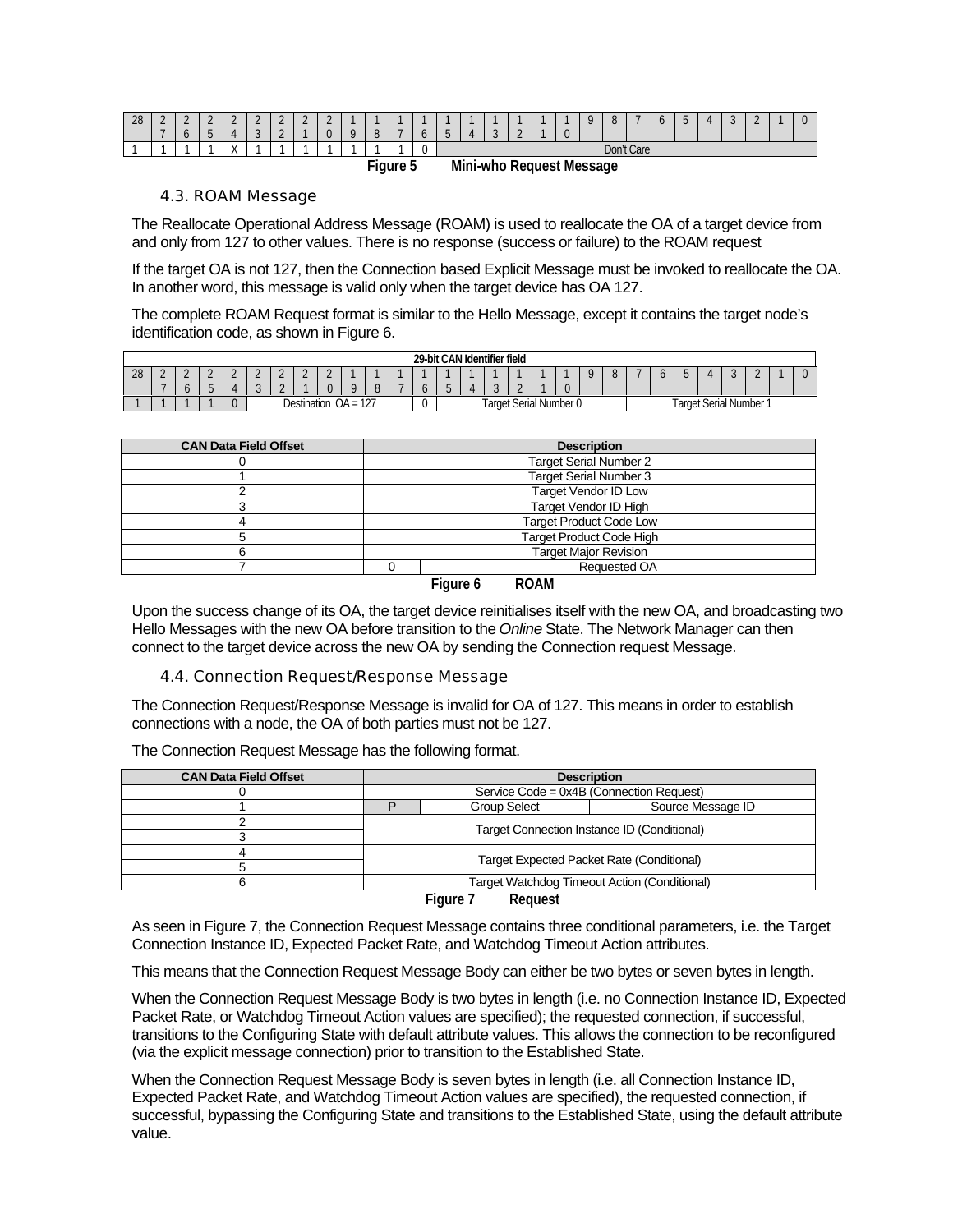This implies that the establishment of an explicit message connection is not required prior to the establishment of the implicit message. This removes the unnecessary overhead for connection establishment, and is very useful for the Predefined Connection set.

The success Connection Response format is shown in Figure 8.

| <b>CAN Data Field Offset</b> |                                                                           |          |                     | <b>Description</b>                       |  |  |  |  |  |  |
|------------------------------|---------------------------------------------------------------------------|----------|---------------------|------------------------------------------|--|--|--|--|--|--|
|                              |                                                                           |          |                     | Service Code = 0x4B (Connection Request) |  |  |  |  |  |  |
|                              |                                                                           |          | <b>Actual Group</b> | Source Message ID                        |  |  |  |  |  |  |
|                              |                                                                           | Reserved |                     | Message Body Format                      |  |  |  |  |  |  |
|                              |                                                                           |          |                     |                                          |  |  |  |  |  |  |
|                              | Connection Instance ID or Actual Expected Packet Rate Value (Conditional) |          |                     |                                          |  |  |  |  |  |  |
|                              |                                                                           | Figure 8 | Response            |                                          |  |  |  |  |  |  |

The Message Body Format attribute indicates the size of class and instance ID, as in DeviceNet.

The content of offset Byte 3 and Byte 4 vary with the request message. If the request message is targeted on the Predefined Connection Set, then this field contains the Actual Expected Packet Rate value. Otherwise it contains the Connection Instance ID.

### 4.5. Predefined Connection Sets

The Predefined Connection Set in DeviceNeX defines a set of default connection behaviours (by manipulating the attributes' value) without reconfiguring the connections. This is not the same as the Predefined Master/Slave Connection Set in DeviceNet, since in DeviceNeX all devices are operating in the peer-to-peer mode.

The Predefined Connection Set simplifies the Connection Establishment process as well as reducing the need for the device resources, which is very critical in the embedded environment. The predefined connections are shown in Figure 9.

| <b>Connection Instance ID</b> | <b>Description</b>                                    |
|-------------------------------|-------------------------------------------------------|
|                               | <b>Explicit Message Connection</b>                    |
| 2                             | Standard Polled Implicit Connection (11-bit)          |
| 3                             | Extended Polled Implicit Connection (29-bit)          |
| 4                             | Standard Broadcast Implicit Connection (11-bit)       |
| 5                             | Extended Broadcast Implicit Connection (29-bit)       |
| 6                             | Standard Multicast Implicit Connection (11-bit)       |
|                               | Extended Multicast Implicit Connection (29-bit)       |
| 8                             | Standard Change Of State Implicit Connection (11-bit) |
| 9                             | Extended Change Of State Implicit Connection (29-bit) |
| 10                            | Standard Cyclic Implicit Connection (11-bit)          |
| 11                            | Extended Cyclic Implicit Connection (29-bit)          |
| 12                            | Standard Multicast Implicit Connection (11-bit)       |
| 13                            | Extended Multicast Implicit Connection (29-bit)       |
| 14 to 127                     | Reserved for future use                               |
| 128 to 255                    | <b>Dynamic Connection</b>                             |
| 256 to 65535                  | Reserved for future use                               |
|                               | <b>D., J.C., J.O., , , O.</b> ,                       |

**Figure 9 Predefined Connection Settings**

As can be seen, the Connection Instance Identifiers in the range of 14 and 65535 are reserved for future use.

| <b>CAN Data Field Offset</b> |               | <b>Description</b>                           |                   |
|------------------------------|---------------|----------------------------------------------|-------------------|
|                              |               | Service Code = 0x4B (Connection Request)     |                   |
|                              |               | Group Select                                 | Source Message ID |
|                              |               | Target Connection Instance ID (Conditional)  |                   |
|                              |               |                                              |                   |
|                              |               | Target Expected Packet Rate (Conditional)    |                   |
|                              |               |                                              |                   |
|                              |               | Target Watchdog Timeout Action (Conditional) |                   |
|                              | $F_{init}$ 10 | <b>Dradefined Connection Dequest</b>         |                   |

**Figure 10 Predefined Connection Request**

To differentiate between the Dynamic and Predefined connections, the **P** (Predefined) flag (Bit 8 Offset 1) within the Connection Request/Response Message is set.

When establishing a Predefined Connection Set, the requester specifies the following within the Connection Request Message:

The target Connection ID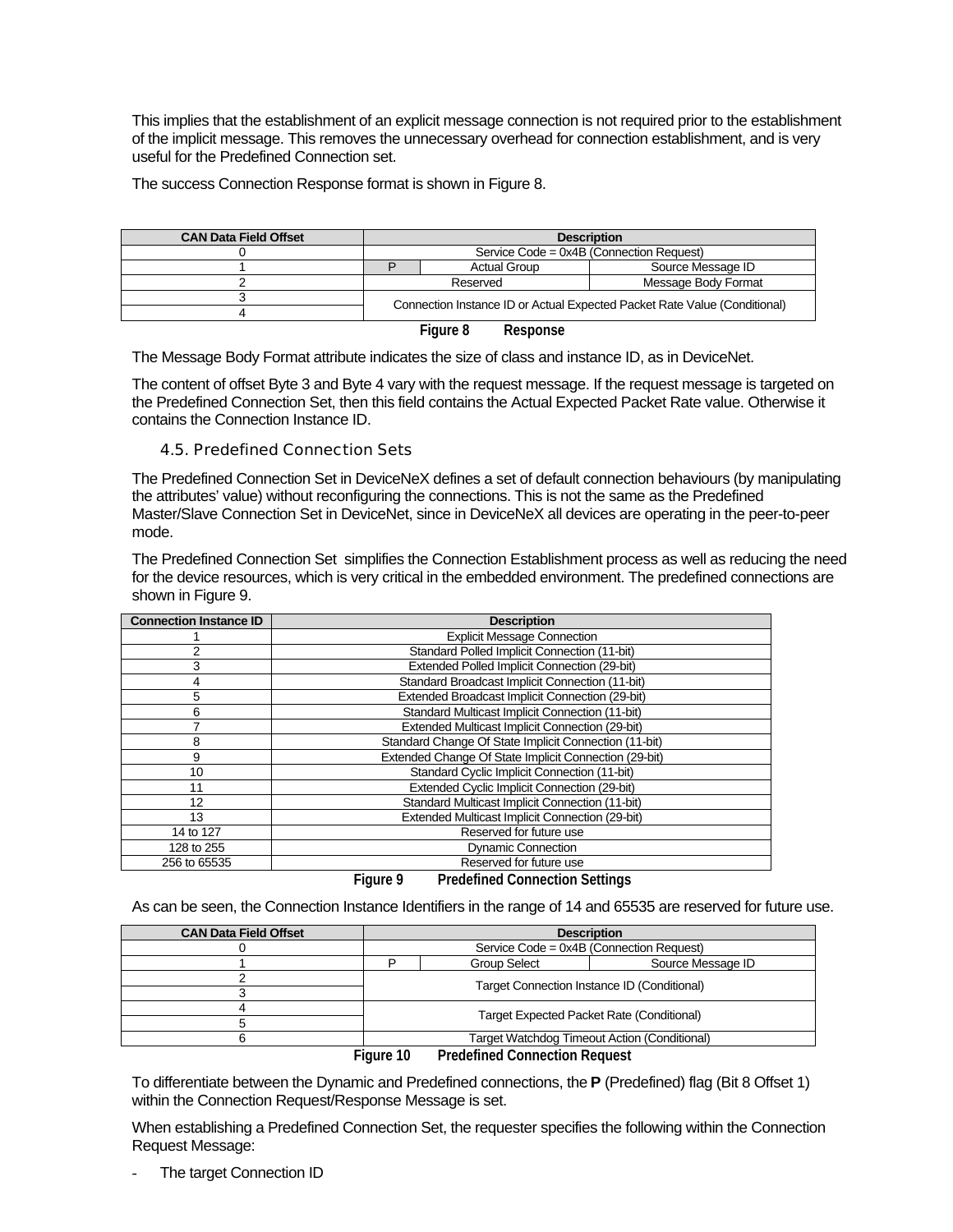- The Expected Packet Rate
- The Watchdog Timeout Action

If the target device supports the connection requested, a success response will be returned, specifying the actual Expected Packet Rate value. The communication will then start immediately.



**Figure 11 Predefined Connection Set Establishment Process**

As can be seen in Figure 11, the connection establishment process takes only two steps, i.e. one request and one response. This greatly simplified process reduces the network down time by removing unnecessary overheads, thus improves the performance.

Each of these connections can be combined with others or working individually.

## 5. Implementation Example

In this section, the actual implementation of the DeviceNeX protocol is presented. This includes the setting up of the network, locating, connecting, configuring, and communicating with the devices.

Throughout this section, the network design shown in Figure 12 is assumed.



**Figure 12 DeviceNeX Implementation Template**

B1 and B2 are redundant input devices for safety critical purpose. The input status will be consumed by Device A and Device C.

#### 1-1 Network Set Up

There is no device installation sequence or order required for the network set up; all devices can be installed to the network at any time, including the Network Manager. The only requirements are to configure the Network Manager for the desired network baud rate and OA.

The Network Manager can either be pre-configured with planned EDS information obtained during system planning, or build the a database from the network.

In this implementation example, assuming the Network Manager has been loaded with a pre-configured database.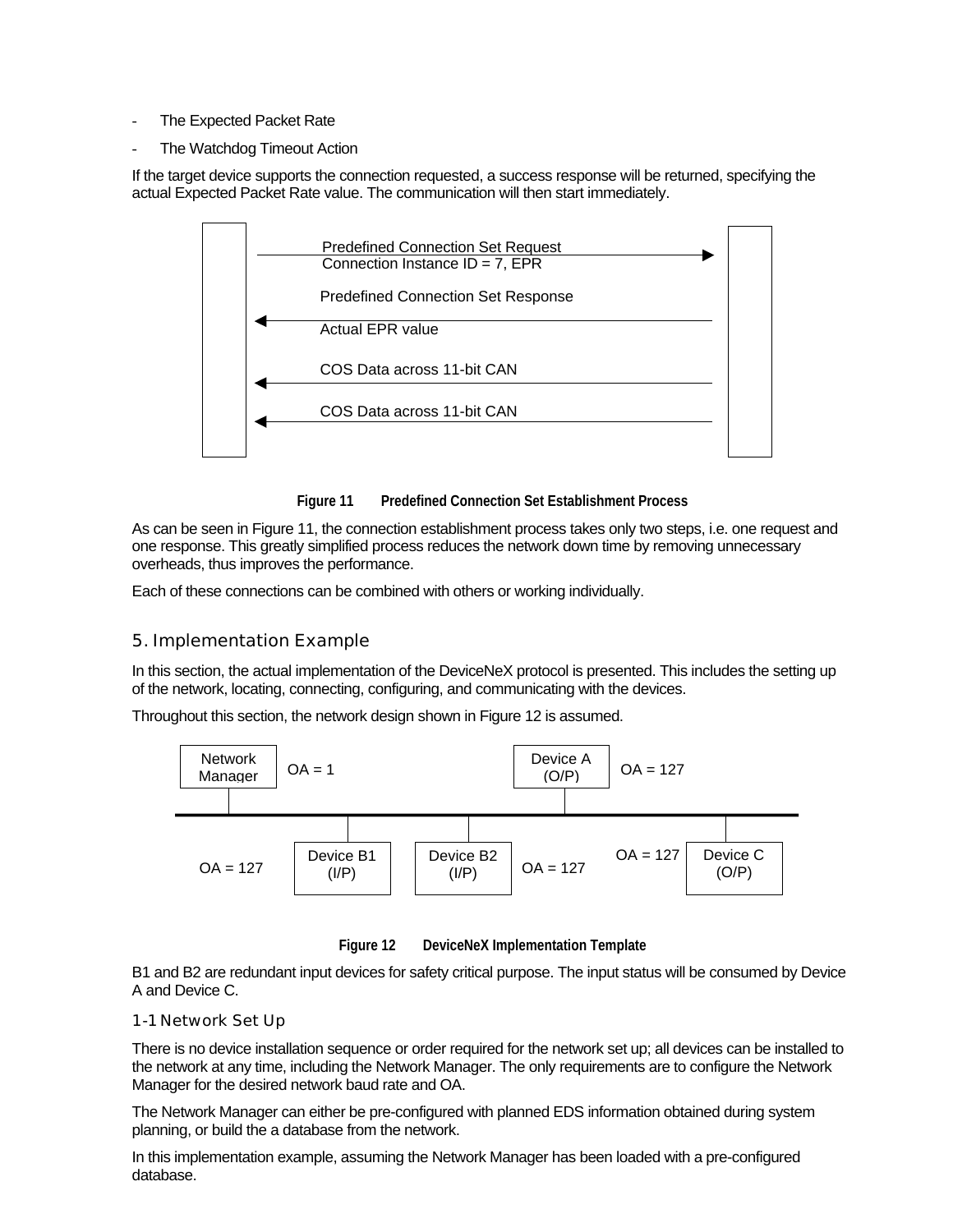#### 1-2Baud Rate Detection

Assuming Device A, B1, B2, and C are installed to the network prior to powering up the network, as shown in Figure 13.



**Figure 13 Initial Set Up**

After the network power is applied, these devices are in the passive mode, waiting for the bus activity for the detection of the correct bit-rate. As long as the network bit-rate is not detected, these devices remain passive, and they can optionally suspend to the low-power standby mode to reduce the energy lost.



**Figure 14 Network Manager joining the network**

As seen in Figure 14, as soon as the Network Manager is connected to the network, it broadcasts the Hello Message twice using the pre-assigned OA, in this case, OA=1.

At this stage, some devices on the network may be able to detect the correct bit-rate from the two Hello Messages received. Otherwise more valid CAN messages need to be consumed before the correct bit-rate is successfully detected. This is done at the subsequent process.

#### 1-3Mini-who

After the Network Manager has successfully performed the network access, it starts to transmit the Mini-who Request Message periodically to locate all devices on the network.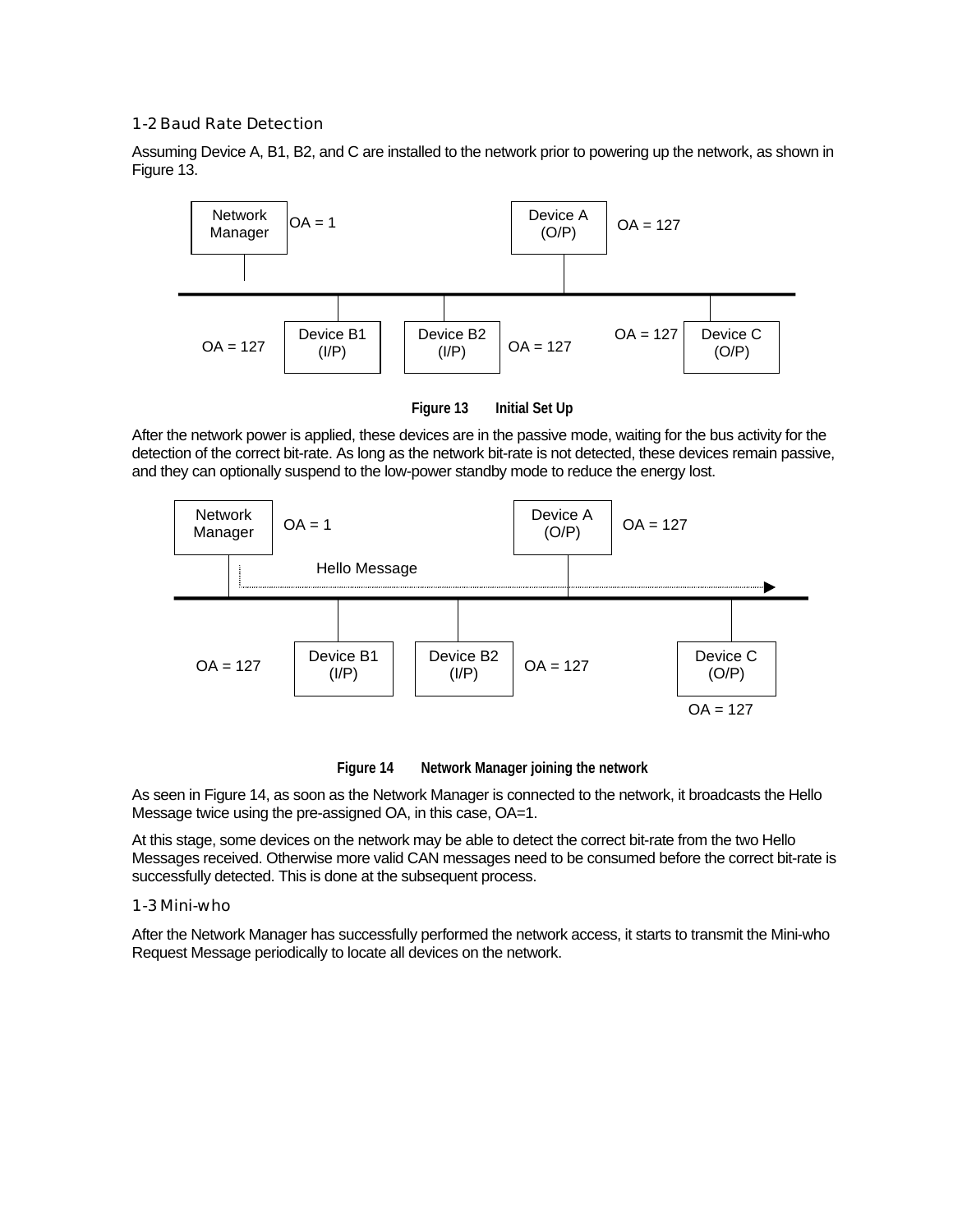

**Figure 15 Mini-who Request**

This activity injects messages onto the network. It there are devices on the network that have not detected the correct bit-rate successfully, this periodical message allows these device to continuously perform the detection process, until the correct baudrate is detected. After which, these devices will proceed to the next stage, i.e. broadcasting the Hello Message.

### 1-4 Hello Message

Because Device A, B1, B2, and C initially have OA of 127, they transition to the Standby State after broadcasting twice the Hello Message. At this stage, these devices can suspend themselves to the low-power standby mode until the ROAM message is received, which will be described in the next section.

The Network manager, upon receiving the Hello Massages from Device A, B1, B2, and C, performs the database matching against the information contained within the Hello Messages received. If no match is found, it can optionally report to the System Designer in order to build the database of the unknown device.

If match is found, the Network Manager will proceed to the next stage.

#### 1-5ROAM

Upon matching the devices' information with its database, the Network Manager will subsequently send the ROAM message to change the OA of each of these matched devices according to it database.

In this implementation example, assuming Device A, B2, and C are to be configured.





Because ROAM is point-to-point, the Network Manager configures each of these devices at a time, as shown in Figure 16. After receiving the ROAM request, Device A, B2, and C reinitialise themselves and rejoin the network by broadcasting twice the Hello Message using the newly configured OA, i.e. OA 5, 67, and 109 respectively. After successfully broadcasting the Hello Messages, these devices transition to the Online State, and wait for the connection establishment request message or Connectionless Request messages.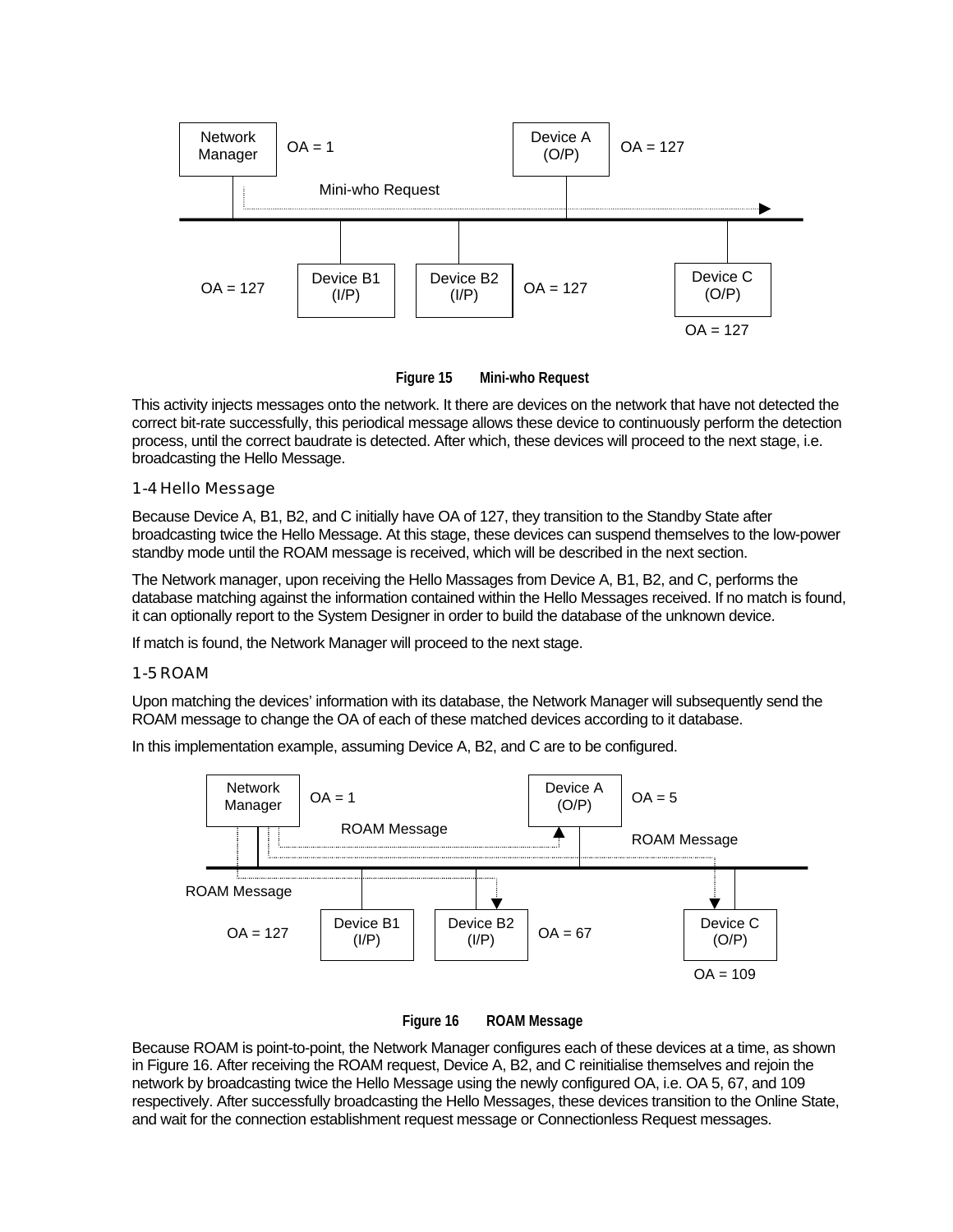### 1-6Connectionless Request

If the Network Manager needs to gather more information about the devices, it can send the requests to the devices via the connectionless port, without having to establish any connections with these devices.

#### 1-7Connection Request/Response

Upon the detection of the Hello Message broadcast across the new OA, the Network Manager performs the database matching again. If match is found, it will try to establish the connection with the device using the Connection Request Message.

The connection establishment information (such as the produce/consume sizes, paths, etc) of each device is stored in the Electronic Data Sheets (EDS) that have been preloaded to the Network Manager's database. Assuming the following configurations:

Device B2 (input device) will produce a message that will be consumed by both Device A and C.

The Network Manager will establish the connection with Device B2, configure its producing connection instance. After which Device B2 starts to produce its input data across the newly created connection.

The Network Manager then tries to connect with Device A and C, and pass the producing information of Device B2 to them. This informs Device A and C to consume the input data produced by Device B2, as shown in Figure 17.



**Figure 17 The exchange of I/O data between Device A and C**

After the success configuration, Device A and C start to consume data produced by Device B2.

The Network Manager then becomes idle, listening and monitoring the connections created, until any timed out communication is detected.

#### 1-8Fully Auto Device Replacement

Assuming Device B1 is the backup device for B2. Since it has not been configured by the Network Manager, it has OA of 127 and at its Standby Stage, until waken up by the Network Manager.

If Device B2 is physically disconnected from the network or enters its Communication Fault or Bus-Off State, the Network Manager will detect the lost of the message from B2.

The Network Manager can optionally retry the connection establishment with Device B2. If this succeeds, B2 will continuously operating. If the retry attempts fail, the Network Manager will then look into its database to find a replacement device. If there is no replacement found, the Network Manager signals the System Designer about the lost of connection with Device B2.

If any replacement device is found from the database (i.e. Device B1), the Network Manager can optionally broadcast the Mini-who request to locate Device B1. Once Device B1 is located, the Network Manager will send the ROAM message to reconfigure B1's OA to 67, and set up B1's producing connection instance as what has been previously done on Device B2.

After the configuration, B1 starts to produce its input data that is consumed by Device A and C, as shown in Figure 18.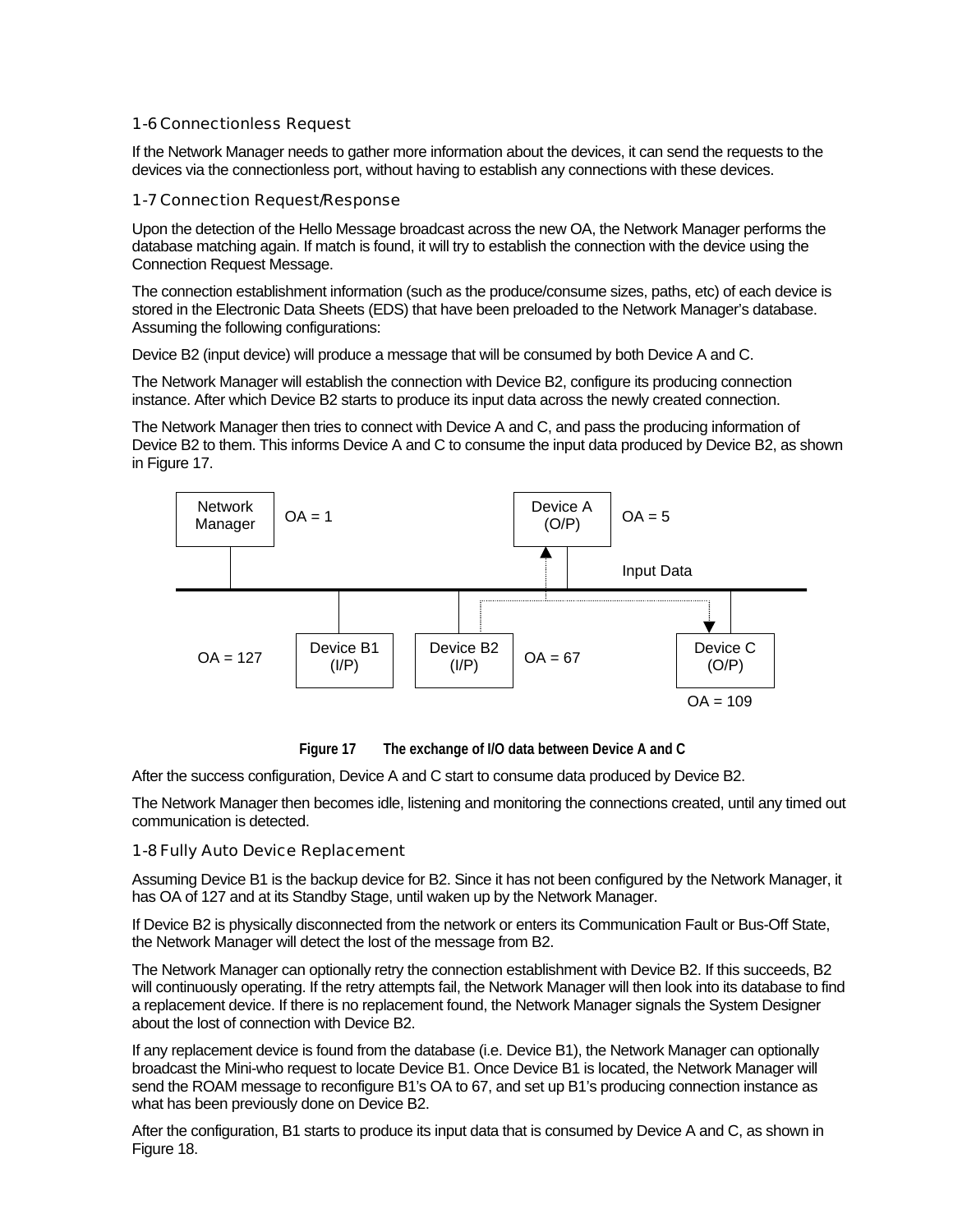

**Figure 18 Auto Device Replacement**

If Device A and C have infinite connection time (i.e.  $EPR = 0$ ), they do not need to be reconfigured. Otherwise reconfiguration may be required. The Network Manager can send a request to Device A and C to find out the status of the connection before reconfiguring these devices.

## 6. Conclusion

This paper introduces the new CIP based protocol DeviceNeX in brief. This protocol is proposed as an economically viable methodology for overcoming the short falls of DeviceNet. It provides the solution to the DeviceNet disadvantages and also provides the following additional advantages:

- Larger node count
- Fully auto device replacement.
- More effective use of the network bandwidth
	- Peer-to-peer communication (no proxy required)
	- More data sent across a single frame

This protocol is defined in such a way that minimum effort is required to transform the already existing DeviceNet devices into DeviceNeX compatible, i.e. only requires firmware changes for many existing DeviceNet products. This is important if existing product vendors and network installations are to adopt such a protocol in the future.

As this is the beginning of this new protocol, there are still many areas to cover, as listed below:

- LED indicators behaviour
- Multiple physical attachments
- Routing technologies
- Repeater, bridge, gateway and router requirements and definitions.
- Remote frame utilisation
- Conformance and interoperability test.

More details can be found from the authors.

## **References**

l

i Robert Bosch GmbH, "Bosch CAN Specification Version 2.0", 1991.